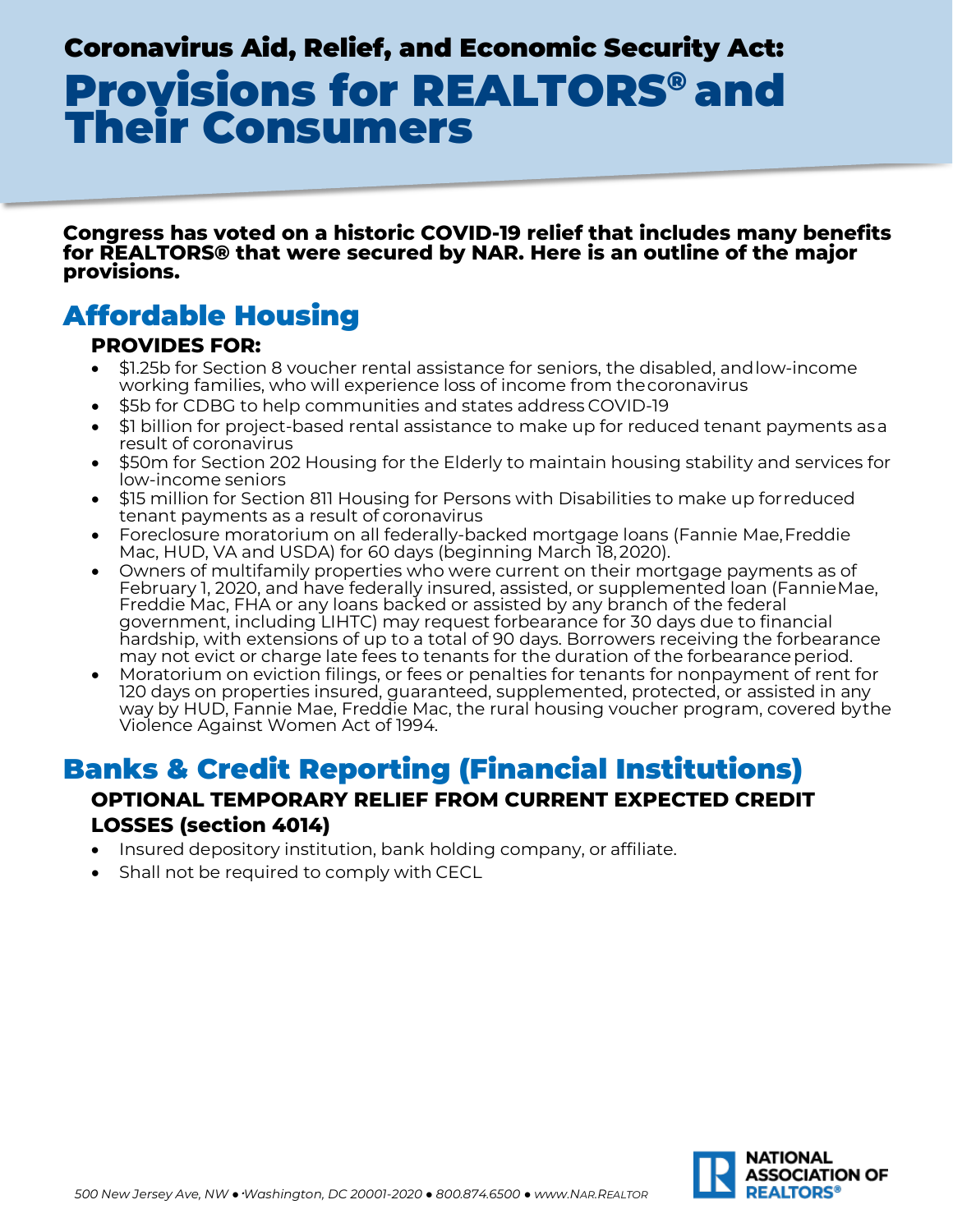• Until the earlier of the date of end of public health emergency, or January 31,2020.

# **MORTGAGE FORBEARANCE**

- Borrowers of government-backed mortgages can request up to 360-day payment forbearance.
- Proof of hardship isn't necessary.
- No additional fees, interest, or penalties can be assessed for theforbearance.
- Except for abandoned or vacant property, no foreclosure actions for 60 daysfrom 3/18/2020.
- The stimulus bill may allow the Treasury/FHFA/Fed to create a potential liquidity facility for servicers, but the mechanics of how this access would work must ultimately be decided by the Administration.

### **CREDIT REPORTING**

- These provisions apply from January 30, 2020 to 120 days after enactment or end of national emergency
- If furnishers provide an accommodation and customer makes payment or if nopayment required, then furnisher must report customer as current
- If customer is delinquent before accommodation but brings account current, then furnisher must report customer as current
- Furnishers may maintain status of written off accounts.

# **OTHER BANKING PROVISIONS**

- Empowers OCC to waive limitations on amounts banks may lend to one entity.
- Sets capital requirements for community banks at 8 percent during the pandemic emergency and provides grace period to meet that requirement which gives them more cash to deal with stress.
- Loan modifications resulting from the pandemic won't qualify as troubled debt restructures from 3/1/2020 to 12/31/2020 or 60 days after the end of the pandemic.
- Expands NCUA power to grant credit unions access to its Central Liquidity Facility.

# Broadband

# **RECONNECT PILOT PROGRAM– \$100 MILLION**

• The bill would provide \$100 million for a grant program, overseen by the Department of Agriculture, to fund construction and upgrade costs of broadband networks in rural areas.

#### **DISTANCE LEARNING, TELEMEDICINE AND BROADBAND PROGRAM- \$25 MILLION**

• The bill provides additional funding for the DLT grant program, which supports rural communities' access to telecommunications-enabled information, audio, and video equipment, as well as related advanced technologies for students, teachers, andmedical professionals.

### **WHAT DOES THIS MEAN FOR REALTORS®?**

• **Broadband forms the infrastructure for the American economy's digital future. Policies that expand broadband will promote economic growth andincrease**

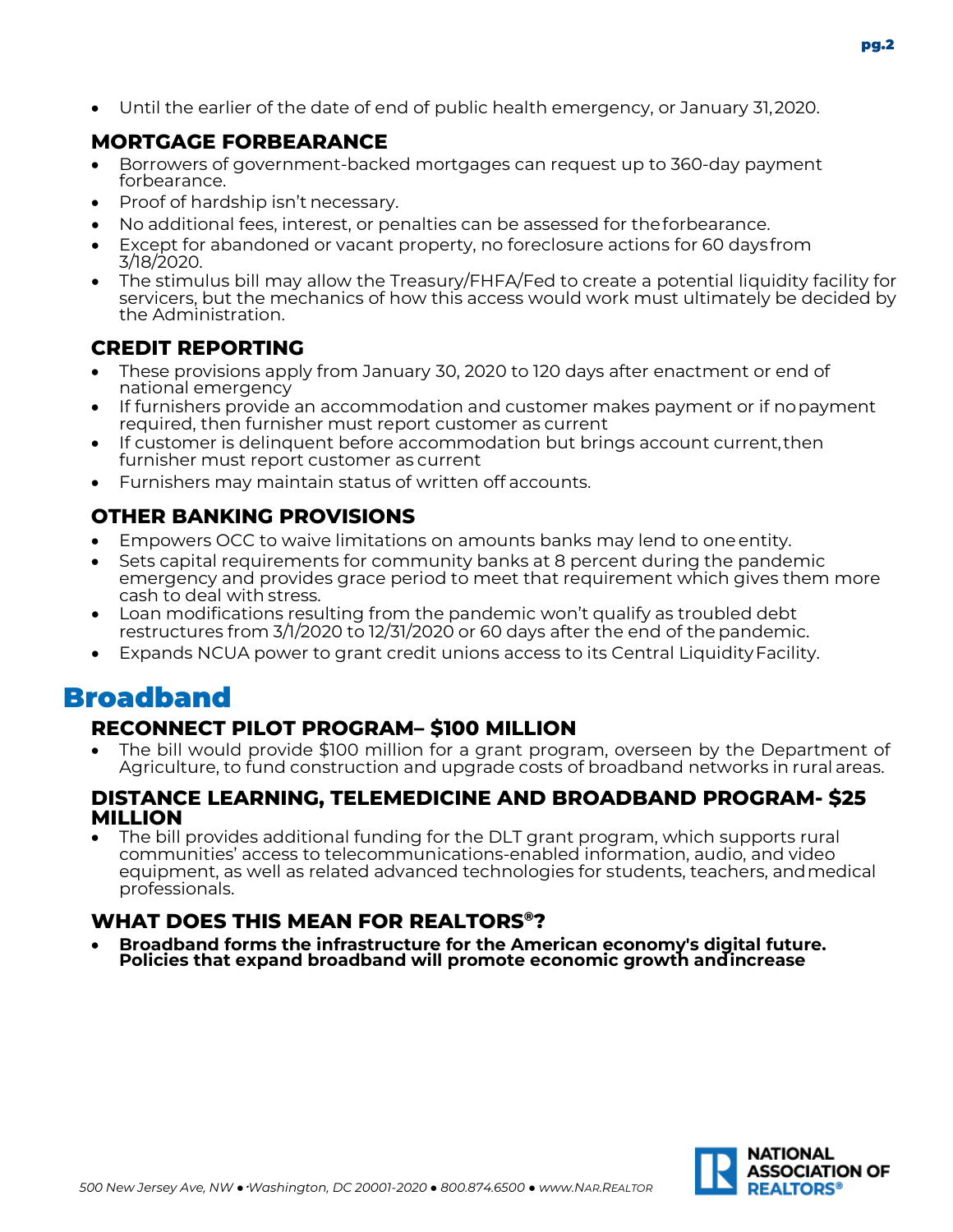**opportunities for home sales. Studies have concluded that in communities where there is access to high speed internet, property values are 6 percent higher.**

# Federal Transit Administration

# **TRANSIT INFRASTRUCTURE GRANTS**

- Provides \$20,000,000,000 for ''Transit Infrastructure Grants''.
- Of the funds provided under this Act, (1) \$4,000,000,000 shall be available for formula grants for rural areas and (2) \$16,000,000,000 shall be available for urbanized areaformula grants.

# SBA Provisions: Economic Injury Disaster Loans (EIDL) and 7(a) Payroll Protection Plan

The CARES Act dramatically increased the role of the Small Business Administration (SBA) in efforts to assist U.S. businesses impacted by the COVID-19 crisis. The two main vehicles for these relief efforts are the SBA 7(b)(2) loans – Economic Injury Disaster Loans – and the SBA 7(a) loan program. Both loans are available to businesses with 500 or fewer employees that have been negatively impacted by the crisis.

### **EMERGENCY ECONOMIC INJURY DISASTER LOAN (EIDL) GRANTS (SECTION. 1110)**

- Businesses with 500 employees or less, including sole proprietors, independent contractors, and cooperatives are eligible for Economic Injury Disaster Loans (EIDL)during the covered period of January 31st to December 31, 2020 in response toCOVID-19.
- The Economic Injury Disaster Loans are available for up to \$2 million dollars for businesses.
- During the covered period, SBA can determine loan eligibility based solely on the applicant's credit score or use of an alternative appropriate method for determiningan applicant's ability to repay.
- The SBA must waive any personal guarantee on loan advances or loans under\$200,000.
- Legislation provides \$10 billion in funding to provide an emergency advance of upto \$10,000, which is forgivable debt, to small businesses within 3 days of the business applying for the Economic Injury Disaster Loan (EIDL).
- Economic Injury Disaster Loans may be used for the following:
	- o Paid sick leave to employees impacted by COVID-19
	- o Payroll
	- o Rent/Mortgage Payments
	- o Debt obligations due to loss revenues
	- o Increased costs for due to chain supply disruptions andmaterials.

# **SBA 7(a) Payroll Protection Program (Section. 1102 & 1106)**

The CARES Act appropriates \$349 billion to the SBA 7(a) loan program The SBA will receive increased funding to allow them to process applications more quickly, and can temporarily grant SBA lender status to lenders not currently participating in the program. Finally, it provides additional grant money for Small Business Development Centers around the country to provide aid and education to small businesses during the crisis and recovery.

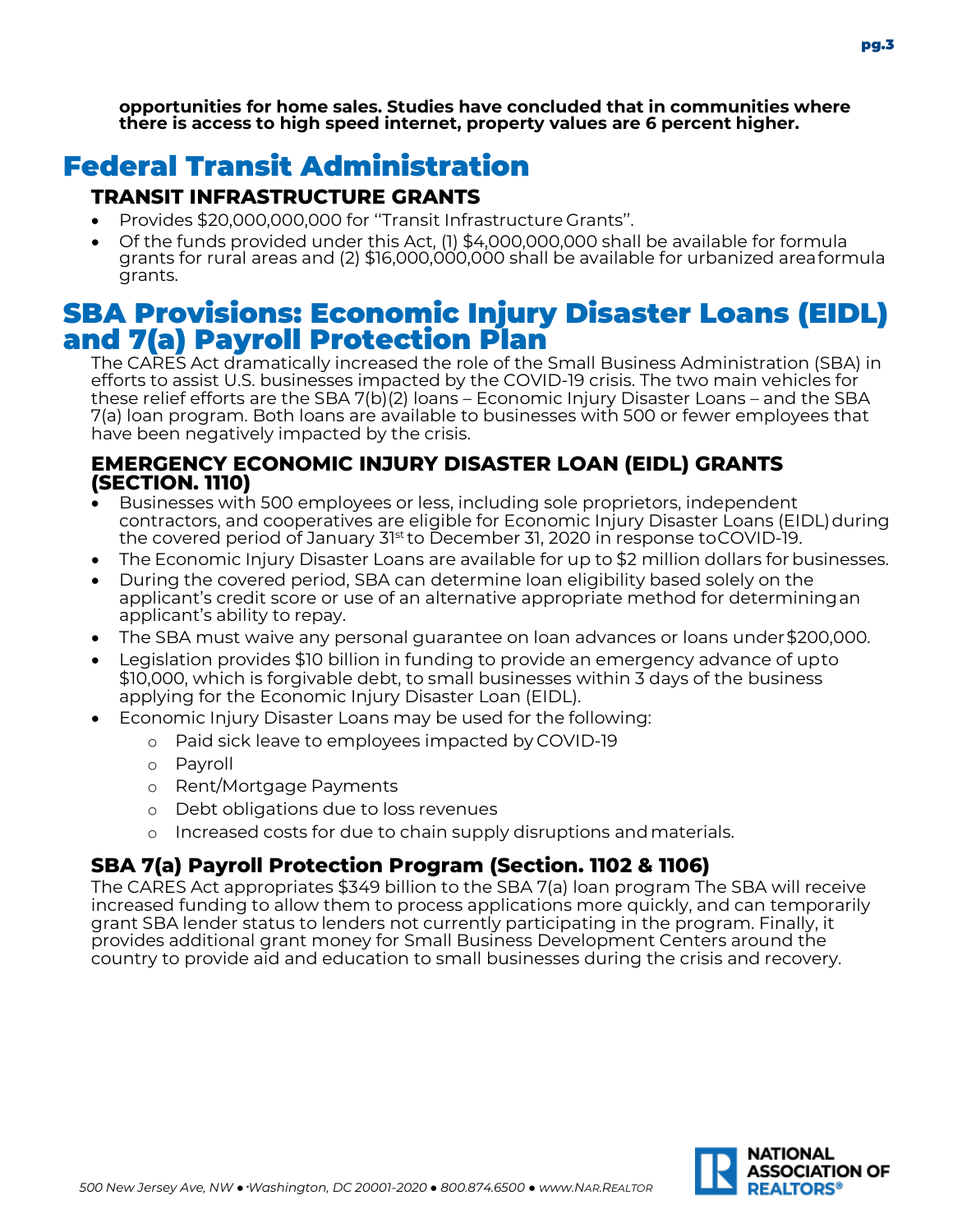

- Businesses with 500 employees or less, including sole proprietors and independent contractors, are eligible for SBA 7(a) loans in response to COVID-19 covering expensesfor the period of February 15, 2020 through June 30, 2020.
- The loan amount will be 250% of the average salary expenditures/month for 2019, up to\$10 million. For businesses not open yet in that period, the SBA will look at earlier receipts from 2020.
- 7(a) loans can be used for:
	- o Payroll, including for independent contractors and employees who workon commission;
	- o Rent/Mortgage interest;
	- o Utilities.
- All or a portion of these loans will be forgivable for businesses that maintain the same average payroll levels as in the previous year; forgivable amounts phase out asemployers lower that.
- The bill also increases the SBA "Express Loan" limit from \$350 thousand to \$1million.

### **WHAT DOES THIS MEAN FOR REALTORS®?**

- REALTORS<sup>®</sup> who are negatively impacted by the COVID-19 crisis are able to apply for<br>SBA 7(a) loans of up to \$10 million to cover business operating costs, including payroll, **during the crisis (500 employees or fewer). (Section1102)**
- **Small businesses and commercial tenants - clients of commercial practitioners - will be able to apply for these loans to cover business expenses, including rent and mortgage interest, during the crisis as well.**
- A portion of the loans that which goes toward payroll, rent, mortgage interest, and<br>utilities will be made forgivable for employers who maintain current salary levels (or<br>bring staffing/salary levels back up by April 1 **phased out, depending on their numbers. (Section 1106)**

# Student Loans

- Suspends all payment due on federal student loans for 6 months.
- Interest shall not accrue on these during this forbearance.
- For the purpose of loan forgiveness, loans will be deemed paid during theforbearance.
- Prohibits negative credit reporting or involuntary debt collection duringforbearance period.

# Tax

#### **Highlights - What the tax changes mean for REALTORS® and their clients and businesses:**

- REALTORS<sup>®</sup> and their families and their clients, as well as most Americans, with incomes below the thresholds will receive cash payments from the federal government in the amount of \$1,200 per adult plus \$500 for each child under the age of 17. Thesepayments should be sent out starting in April.
- REALTORS® with retirement accounts, including IRAs, can take early withdrawals of upto \$100,000 from those accounts without having to pay the 10% early-withdrawal penalty.

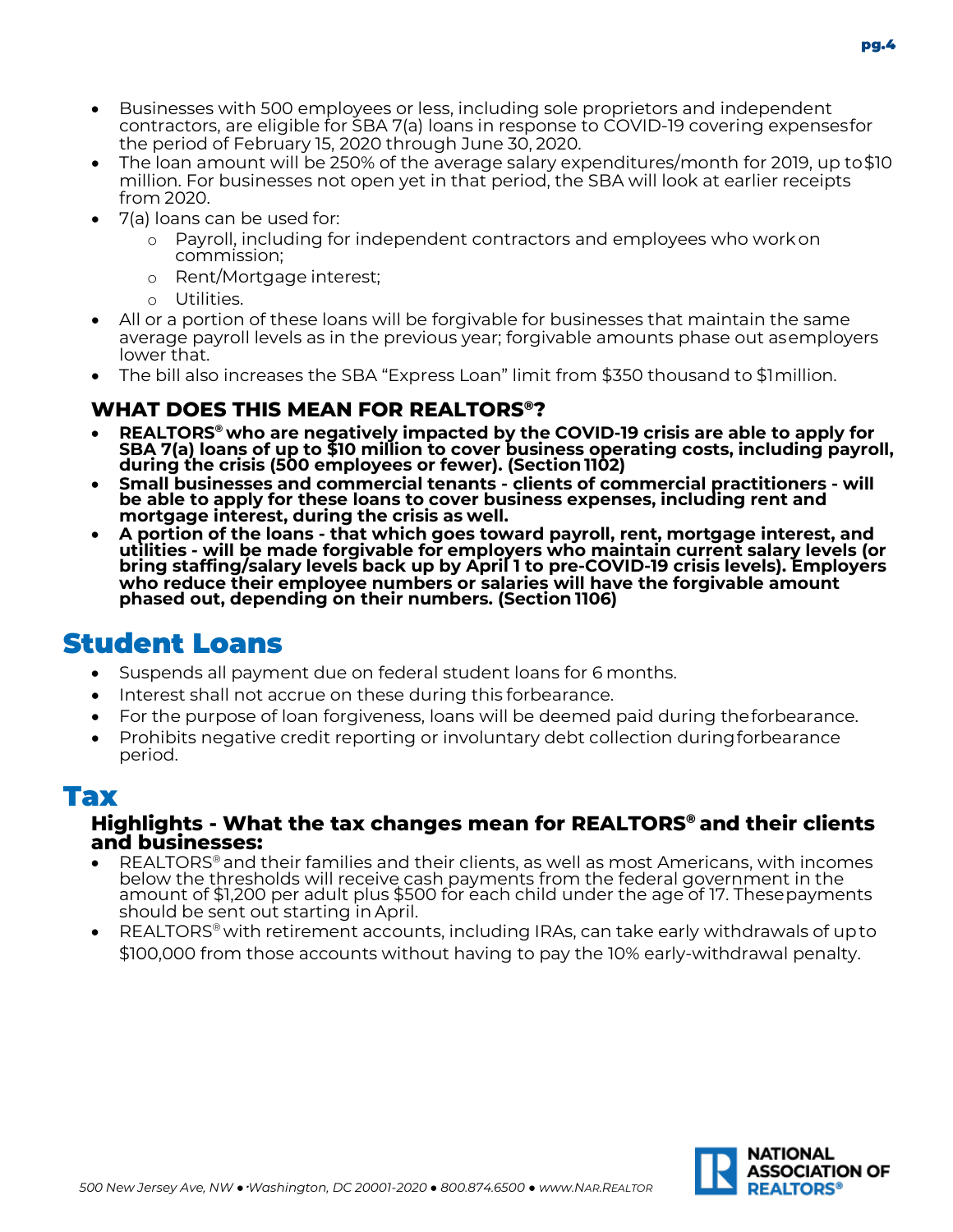Those who withdraw such funds can recontribute them to the plan over three years or can keep the money and pay the tax on the withdrawals over a three-year period.

- REALTORS<sup>®</sup> aged 70 1/2 or older do not have to worry about taking required minimum distributions from retirement plans in 2020, or to pay the taxes on thosedistributions.
- REALTORS® who make donations of up to \$300 in charitable contributions in 2020can deduct them whether they itemize or not.
- If your business has 100 or fewer employees, you can claim a refundable employee retention tax credit against payroll taxes of up to \$5,000 per employee under certain circumstances. Larger employers also can claim the credit, but with morerestrictions.
- Employers and self-employed individuals can delay the payment of the employer-portion of the FICA (Social Security) payroll taxes or one-half the SECA (self-employment taxes) until after 2020 – one half is due in 2021 and the other half in2022.
- Businesses with losses can carry back net operating losses (NOLs) to prior taxableyears and get refunds of earlier taxes paid.

# **DETAILS:**

#### **2020 Recovery rebates for individuals (section 2201):**

- Tax credits are provided for individuals in the amount of \$1,200 for single returnsand \$2,400 for joint returns
	- $\circ$  plus \$500 for each child (under age 17 and qualifying for the childcredit);
- Credits are reduced by 5% of the excess of adjusted gross income (AGI) overthese thresholds:
	- o \$75,000 for a single return;
	- o \$150,000 for a joint return; and
	- o \$112,500 for a head of household return:
		- Thus, the credits would be fully phased out for income higher thanthe following amounts:
			- \$99,000 for a single person with no qualifying child;
			- \$198,000 for a couple filing a joint return with no qualifyingchildren;
			- \$218,000 for a couple filing a joint return with two qualifyingchildren;
			- \$146,500 for a single parent with one qualifying child:
			- o (in all cases, the level of income before the phaseout is complete<br>increases by \$10,000 per child).<br>For limitation purposes, AGI is based on the 2019 tax return, if filed. Ifnot,
		- then AGI on the 2018 return would be the limit.
- There is no income floor or phase-in all whose income does not exceed the thresholds will receive the same amount. Non-tax filers generally need not file a tax return to claim a rebate.
- The credits are not available to anyone who can be claimed as a dependent onanother's return.
- If a tax return has not yet been filed for 2019, the 2018 tax return will be the point of reference. If no tax return was filed for either year, rebates can still be sent basedon information on Social Security benefit statements.
- The rebates are fully available to residents of U.S. Territories, including Puerto Rico.
- The IRS will send out the payments electronically if any tax refund was sent in such a manner for the 2018 or 2019 tax return – also there will be a notice by mail to the last known address that the payment has been made electronically. If not, a paper checkwill be sent.

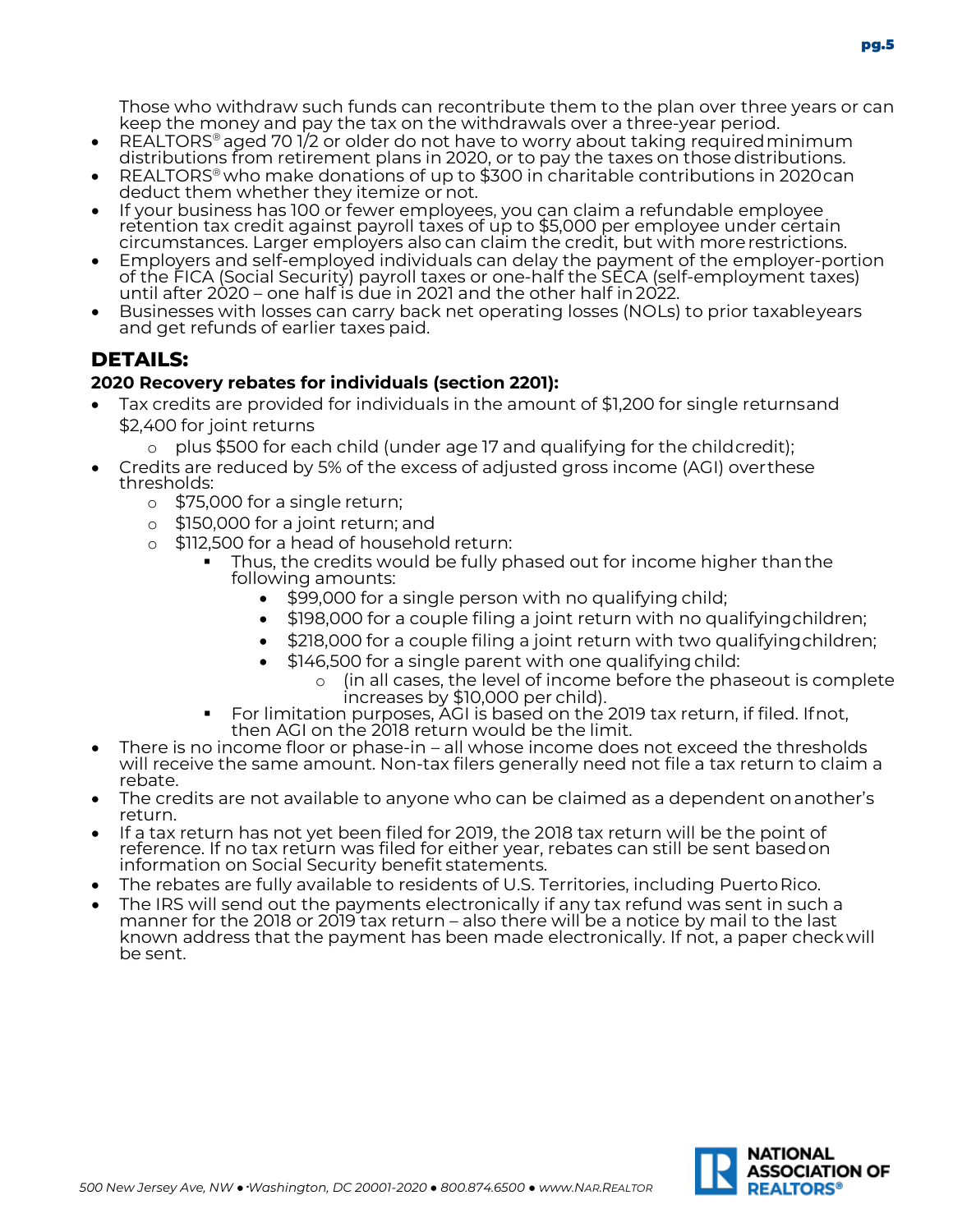- Also, the act calls for a public awareness campaign to inform people about the rebates.
- No credit allowed if correct ID numbers (Social Security numbers) were not on taxreturns, except in cases of spouses of active military personnel.
- IRS and Social Security Administration are appropriated extra funds to carry outthe rebates.

#### **Special Rules for Withdrawals from Retirement Funds (section 2202):**

- The 10% extra tax on early withdrawals from IRAs and qualified retirement plans shallnot apply to distributions of up to \$100,000 related tocoronavirus:
	- o These are distributions made in 2020 to an individual diagnosed with COVID-19 or whose spouse or dependent is diagnosed or who experiences adverse financial consequences as a result of being quarantined, furloughed, or laid off due to such virus or is unable to work due to lack of child care or closing or reduced hours of his or her own business.
- Such amounts can be repaid to the retirement plan over a three-yearperiod;
- If not repaid, the regular tax on the distribution can be paid over a three-yearperiod;
- Certain coronavirus-related loans up to \$100,000 from defined contribution plans arenot treated as distributions and the repayment of such loans isextended.

#### **Temporary Waiver of Required Minimum Distribution Rules for Certain Retirement Plans and Accounts (section 2203):**

• The required minimum distribution (which requires people who turned age 70  $\frac{1}{2}$  in 2019 to include a portion of their IRA or other defined contribution retirement account in their income) is waived for 2020.

#### **Allowance of Partial Deduction for Charitable Contributions (section 2204):**

- For 2020, charitable contributions of up to \$300 are deductible for those who do not itemize deductions;
- Must be cash contributions to charities (but not to private foundations or donoradvised funds).

#### **Modification of Limitations on Charitable Contributions During 2020 (section 2205):**

• The 60% of AGI limit for cash contributions is increased to 100% for charitable donations made in 2020. For corporations, the 10% of taxable income limitation is increased to 25%. For donations of food inventory, the limitation increases from 15% to25%.

#### **Tax Exclusion for Employer Payments of Student Loans (section 2206):**

Payments by employers on student loans of employees are not subject to tax in 2020,up<br>to \$5,250 per employee. This cap also includes other educational assistance paid by the employer.

# **Employee Retention Credit for Employers Subject to Full or Partial Closure Due to COVID- 19 (section 2301):**

- Eligible employers (including certain tax-exempt organizations) can receive a refundable<br>tax credit against payroll taxes for 50% of wages paid to certain employees during the COVID-19 crisis.
	- <sup>o</sup> Wages subject to the credit for any employee cannot exceed \$10,000,including health benefits.

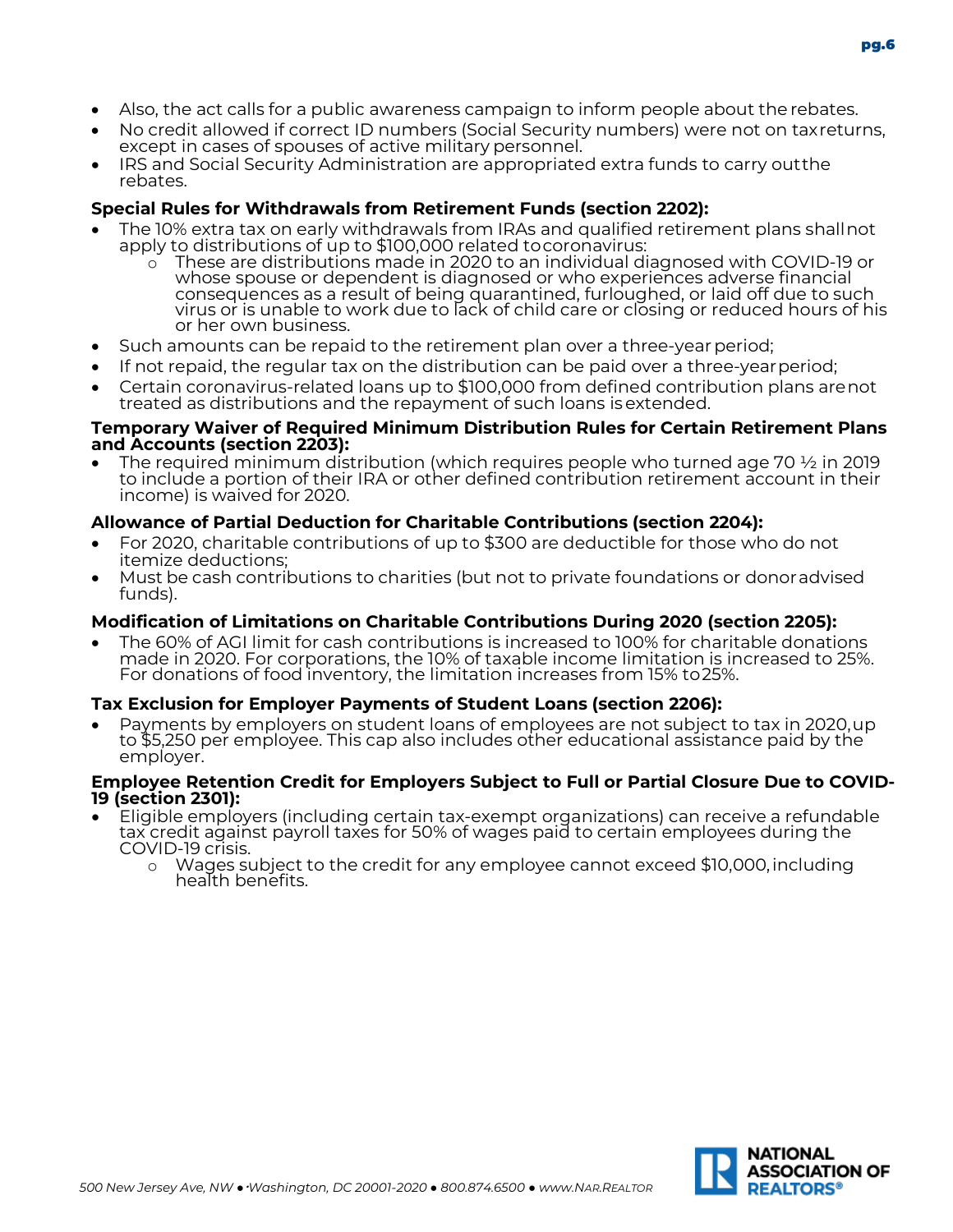- o The credit cannot exceed the employer's amount of Social Security (OASDI) taxes paid by the employer, reduced by any credits allowed for paid sick leave and paid<br>FMLA leave (enacted in earlier coronavirus legislation).
- o Eligible employers are those:
	- carrying on a trade or business and that suffer a full or partial suspension of operations due to orders from a government authority to limit commerce, travel, or group meetings due to COVID-19; *or* that suffer a decline in quarterly gross receipts of more than 50%, measured against the same<br>period in the prior year.
	- **•** For employers with 100 or fewer full-time employees, all employee wages are eligible for the credit, regardless of whether an employee is furloughed or has<br>hours reduced.
	- For employers with more than 100 full-time employees, wages eligible for the credit are those paid to employees when they are not working due to COVID- 19-related circumstances. The credit is not available to employers receiving Small Business Interruption
	- Loans. The credit is provided for wages paid or incurred from March 1threethrough
	- December 31, 2020.

#### **Delay of Payment of Employer Payroll Taxes (section 2302):**

- Employers and self-employed individuals are allowed to defer payment of the employer share of the Social Security taxes of employees (this is one-half of the self-employment taxes of a self-employed individual) that arise
	- o Employers who take advantage of SBA 7(a) loans designated for payroll are not eligible.

#### **Modifications for Net Operating Losses (section 2303):**

• Allows businesses to carry back net operating losses from 2018, 2019 or 2020 against profitable years, up to five years, and get immediate refunds. The current taxableincome limitation is also temporarily removed to allow an NOL to fully offsetincome.

#### **Modification of Limitation on Losses for Taxpayers Other Than Corporations (section 2304):**

• Retroactively modifies limitation on loss provision passed in TCJA for individuals and pass- through businesses so they can utilize excess business losses and access cash flow through net operating loss carrybacks.

#### **Modification of Credit for Prior Year Minimum Tax Liability for Corporations (section 2305):**

• The corporate alternative minimum tax (AMT) was repealed by the Tax Cuts and JobsAct, but corporate AMT credits were made available as refundable credits over several years, ending in 2021. The provision accelerates the ability of companies to recover those AMT credits.

#### **Modifications of Limitation on Business Interest (section 2306):**

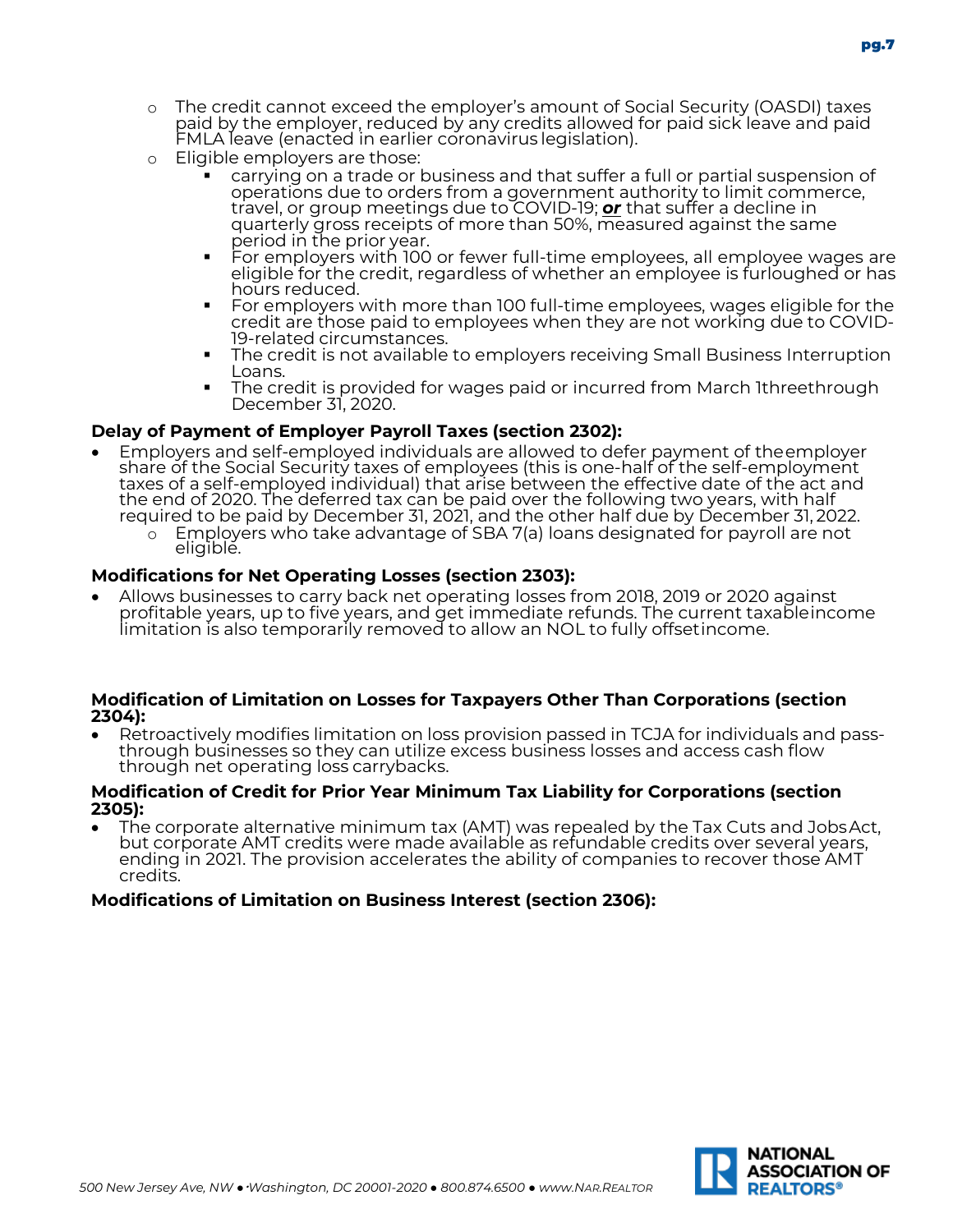• Temporarily increases the amount of interest expense that businesses are allowed to deduct by increasing the 30% limitation to 50% of taxable income for 2019 and 2020. Special rules apply for partnerships. This will provide relief for larger businesses (including commercial real estate firms) with interest expense (firms with average annual gross

#### **Technical Amendment Regarding Qualified Improvement Property (section 2307):**

• Technical fix for Qualified Improvement Property – allows businesses to write off immediately the costs associated with improving internal improvements to certain real estate (including restaurants and retail stores), instead of having to depreciate them over the 39-year life of the building. This corrects an error in the Tax Cuts and Jobs Act and allows companies to file for refunds with an amended tax return for 2018 and accesscash and also encourages them to continue to invest in internal improvements tobuildings.

receipts of \$25 million are generally exempt from the interest deduction limitationrules).

# Unemployment Insurance

# **TITLE II – ASSISTANCE for AMERICAN WORKERS, FAMILIES and BUSINESSES, Subtitle A**

#### **Pandemic Unemployment Assistance, (Section 2102)**

- The temporary Pandemic Unemployment Assistance program functions as unemployment insurance.
- The assistance would be federal provided and administered by the states.
- **Self-employed individuals, independent contractors, and other individuals who are unable to work as a direct result of COVID-19 public health emergency, and would not qualify for regular unemployment of extended benefits under state law are eligible to receive "Pandemic Unemployment Assistance."**
	- <sup>o</sup> This **excludes** individuals who have an ability to telework or individuals whoare receiving sick leave or other paid leave benefits
- The unemployment assistance benefits are provided to individuals who are unemployed, partially unemployed, or unable to work for the weeks those individuals were impacted as a result of COVID-19 between Jan. 27- December 31, 2020.
- **Provides for a maximum of 39 weeks of assistance and the amount is set by federal regulations (26 C.F.R. 625.6) and state programs, and can be increased by \$600/per week up to four months an amount referred to as Federal PandemicUnemployment Compensation."**
- The amount of pandemic unemployment assistance provided to individuals willvary.
- Department of Labor will enter into an agreement with each willing state to providethese benefits and will cover 100 percent plus administrative costs.
- Funding is provided to pay the cost of the first week of unemployment benefitsthrough December 31, 2020 for states that choose to pay recipients as they become unemployed instead of waiting one week before the individual is eligible to receive unemployment benefits.
- In order to expedite the pandemic benefits, the federal regulations for Disaster Unemployment Assistance will apply to Pandemic Unemployment Assistance.

#### **Emergency Increase in Unemployment Compensation Benefits (Section 2104)**